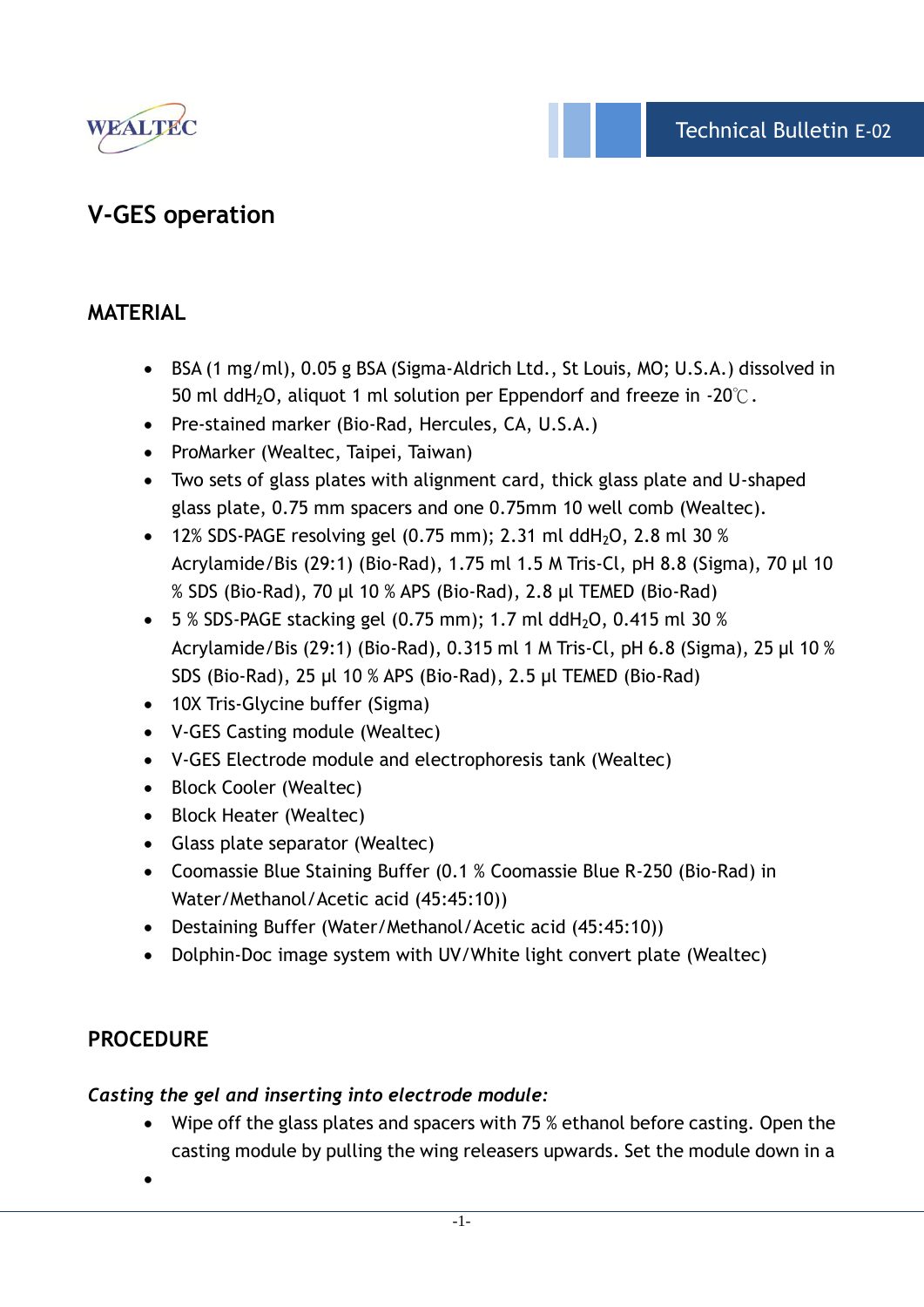### Technical Bulletin E-02

horizontal position. Arrange the glass plates and spacers sandwich into the casting module of V-GES in order (*fig. 2*). Remember to put the alignment card into the space between the thick glass plate and the U-shaped glass plate in order to make sure the spacers is inserted properly. Press the wing releasers downward in order to close the casting module. The alignment card should slide up and down without problems. (*fig. 5*)

- Prepare a 12% SDS-PAGE gel with 5 ml of the resolving gel solution (*fig. 6*) and then pipet 1 ml EtOH into the assembled casting module. Wait for the gel to polymerize for 60 minutes. While applying the solution into the space between the glass plate sandwiches, place the tip directly in between the glass plates. Slowly discharge the tip in order to minimize bubbles forming. After polymerization, remove the EtOH and pour in the prepared stacking gel solution on top of the polymerized resolving gel. Gently insert 0.75 mm 10 well comb into the space between the plates. Make sure there is no air bubbles trapped inside (*fig. 7*). Let the stacking gel polymerize for 60 minutes.
- Prepare the SDS-PAGE running buffer by diluting 100 ml 10 X buffer stock in 900 ml distilled water and add SDS for a final concentration of 3.5 mM.
- Release the gel sandwich from the casting module by applying equal force to both wing-releasers. Next, gently push the sandwich upwards through the two holes in the back of the casting module (*fig. 8*).
- Place the electrode module inside the vertical electrophoresis tank. Insert the gel sandwich into the electrode module by sliding it along the inner core of the module (*fig. 9*). After the gel sandwich is in place, close the door of the electrode module (*fig 10*). One-gel-gate may need to be inserted into the empty side of the module. Pour the SDS-PAGE running buffer into the space between the gel sandwich and the one-gel-gate up until app. 1 cm from the upper edge of the glass plates (*fig. 11*). Check to see if there is a leak. Then pour in 1 L of SDS-PAGE running buffer into the tank surrounding the gel assembly.

### *Sample preparation and loading:*

- Thaw the frozen BSA (1 mg/ml) samples by inserting the tube into the Block Cooler (4 °C). Then add 25 μl of 4X protein loading dye into 75 μl thawed BSA solution.
- Boil the mixed BSA sample, Pre-stained marker, and ProMarker for 5 minutes in 95°C block heater prior to load the sample into the gel.
- Before loading samples onto the gel, thoroughly flush all the wells of the gel by gently pipetting running buffer up and down using a 100 μl pipette. Briefly spin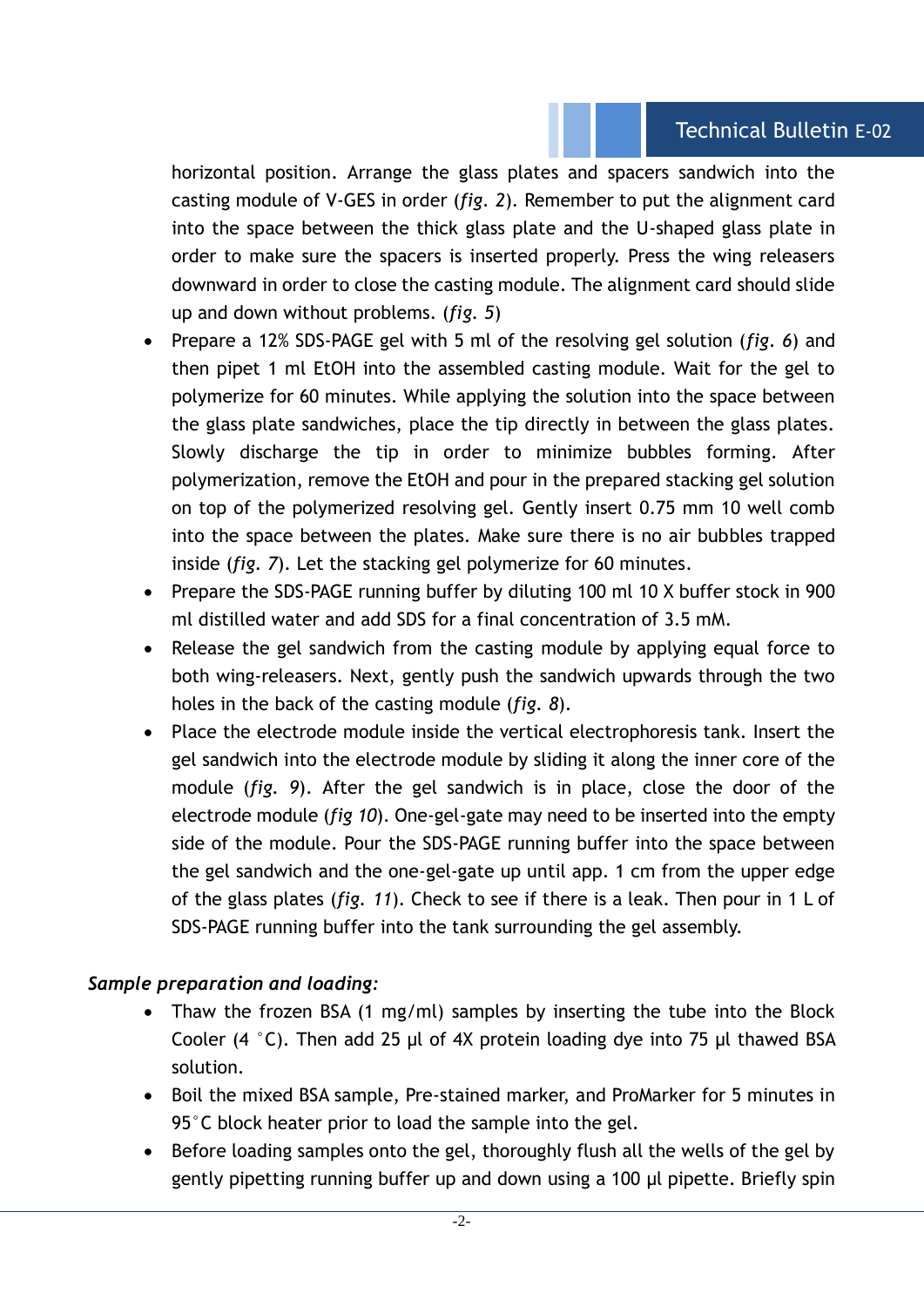down all samples before applying onto the gel. Apply 10 μl of protein samples into each well (*fig. 12*).

- Place the safety lid on top of the tank and connect the electrode wires to the power supply (*fig. 13*).
- Run the electrophoresis as follows; 90 V for 60 minutes and then 130V for another 60 minutes.
- After electrophoresis, remove the gel from the glass plates by inserting a glass plate separator between the glass plates and gently wiggle it until the plates separate (*fig. 14*). Remove the stacking gel and stain the resolving gel with Coomassie blue solution for 15 minutes.
- Destain the gel in destaining buffer with over night agitation.
- Thereafter, take a picture with Dolphin-Doc image system through the UV/White light convert plate.



# **RESULTS**

**Figure 1.** *The gel after electrophoresis. The outer left well contains a pre-stained marker and the two right outer lanes contain the pro-marker. The wells in between contain 1 mg/ml BSA. The stacking portion of the gel has been removed.*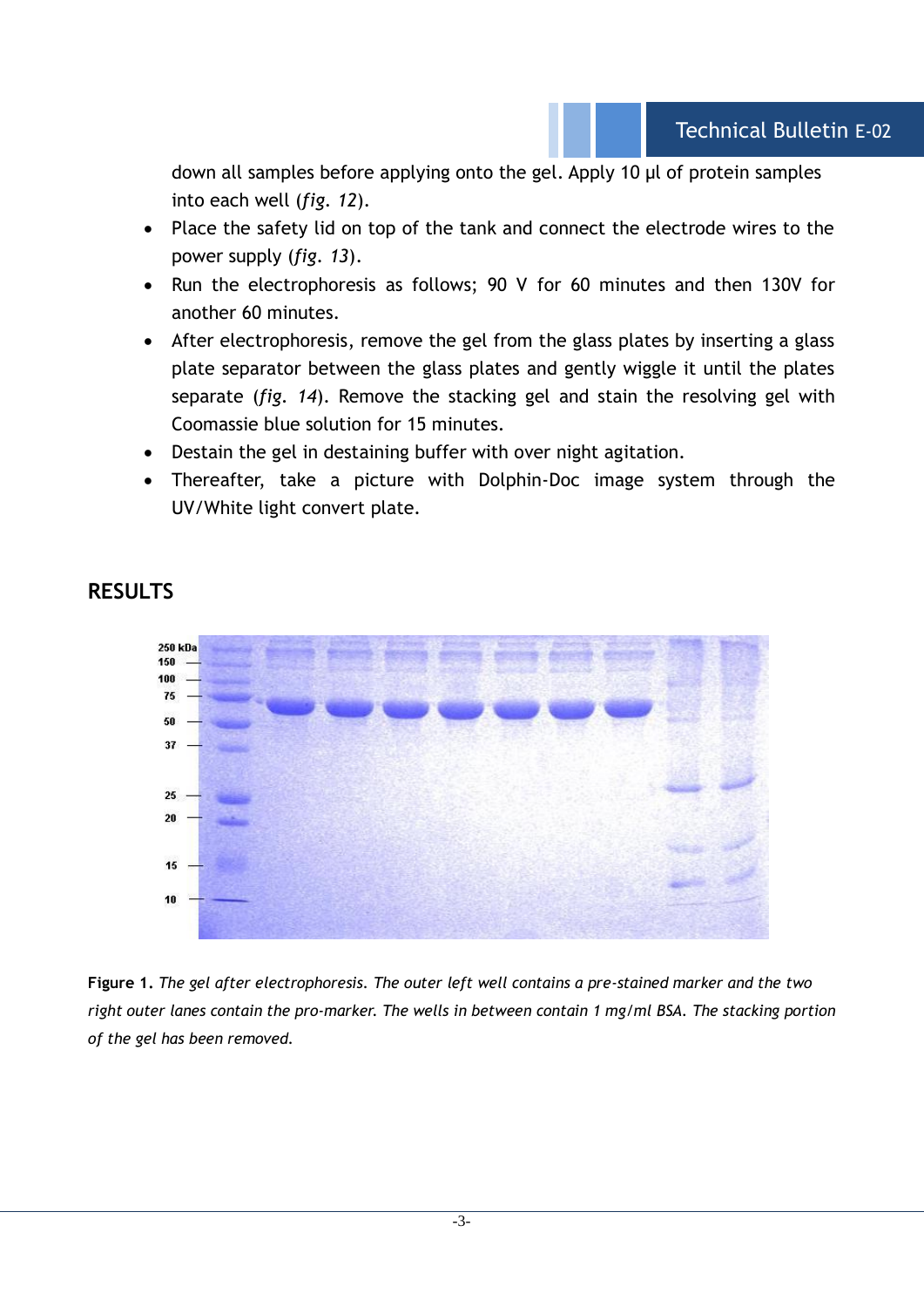#### **REMARKS**

- Separating with 12 % resolving gel and constant voltage-settings, BSA (66.2 kDa) was separated precisely at the right place compare to the Pre-stained Maker (Bio-Rad) migrations in the gel.
- While making the resolving gel, please level the gel with EtOH solution or distilled water after applying the solution into the glass plate. If not, the protein in the outer lanes will tend to lean toward one side.
- Different gel-percentage, separating times and voltage settings may be needed in order to distinguish different protein/peptides with small size or with extreme size. Besides adding additives, such as fluorescence protein stain, into protein sample, mixtures may also alter the migratory properties of proteins.
- Operators should be very careful during assembly of the glass plates and spacers. Wrong placement of spacers might cause leakage. Using the alignment card makes it easier to confirm the correct position of the spacers.
- After assembling the casting module, leakage can be tested prior to pouring the gel solution by pipetting water into the glass plate sandwich and waiting approximately 5 minutes.



**Figure 2**. *While the casting module is in a horizontal position, place the spacers at both ends on top of the thick glass plate. Place an alignment card between the spacers and then put the u-shaped on top.*

### APPENDIX



**Figure 3**. *Raise the module to a standing position and close the casting-door.*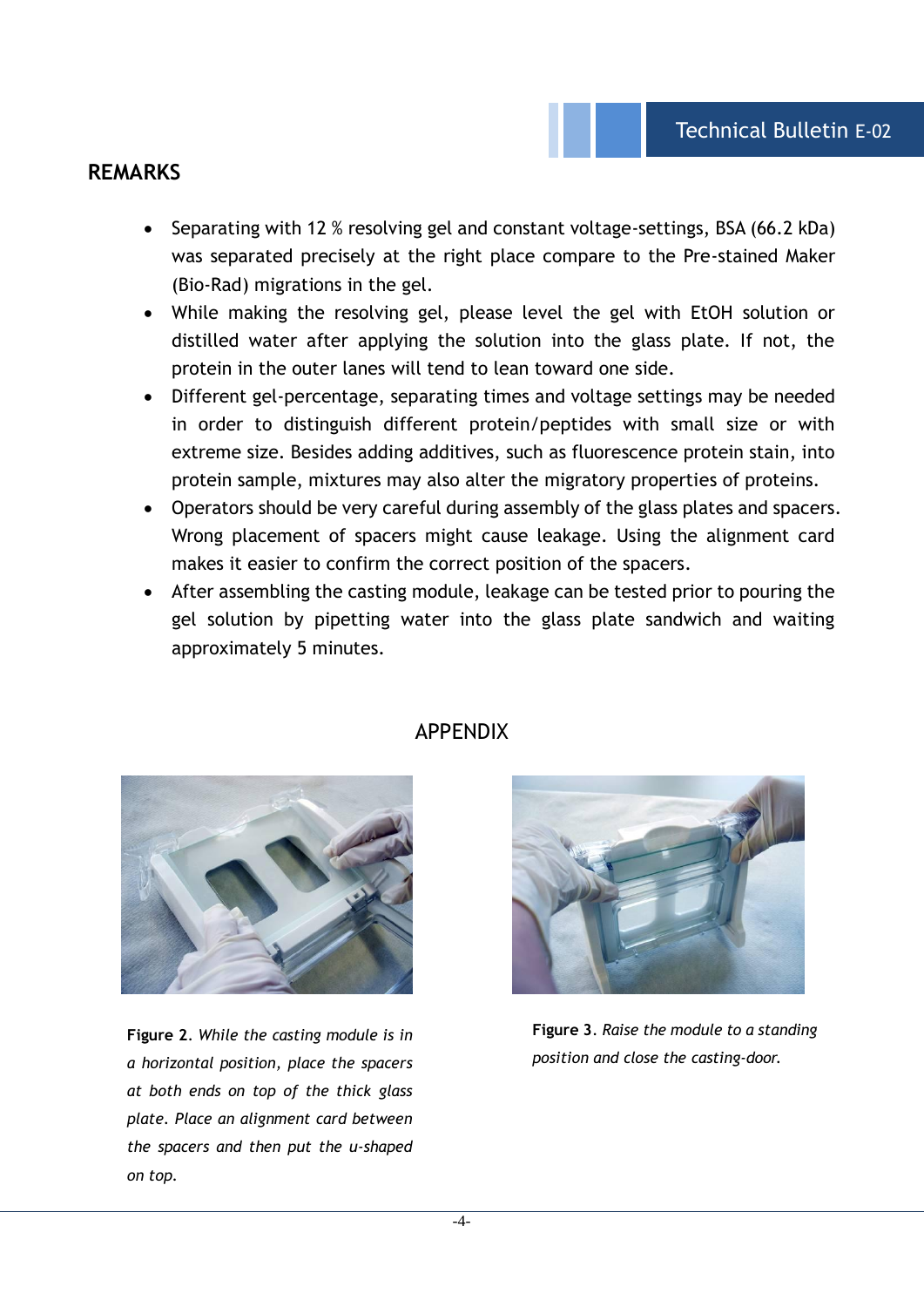# Technical Bulletin E-02



**Figure 4**. *Secure the door locking mechanism by applying equal force to the wing releasers and pressing down. To release the wind releasers, pull the wings upwards.*



**Figure 5**. *Make sure the alignment card moves freely and that the spacers are in the correct position before you take it out.*



**Figure 6**. *Pour the resolving gel into the space between the glass plates. Place the pipette in the middle of the plates.*



**Figure 7**. *After the stacking gel has been poured, gently insert the comb, making sure no air bubbles are trapped.*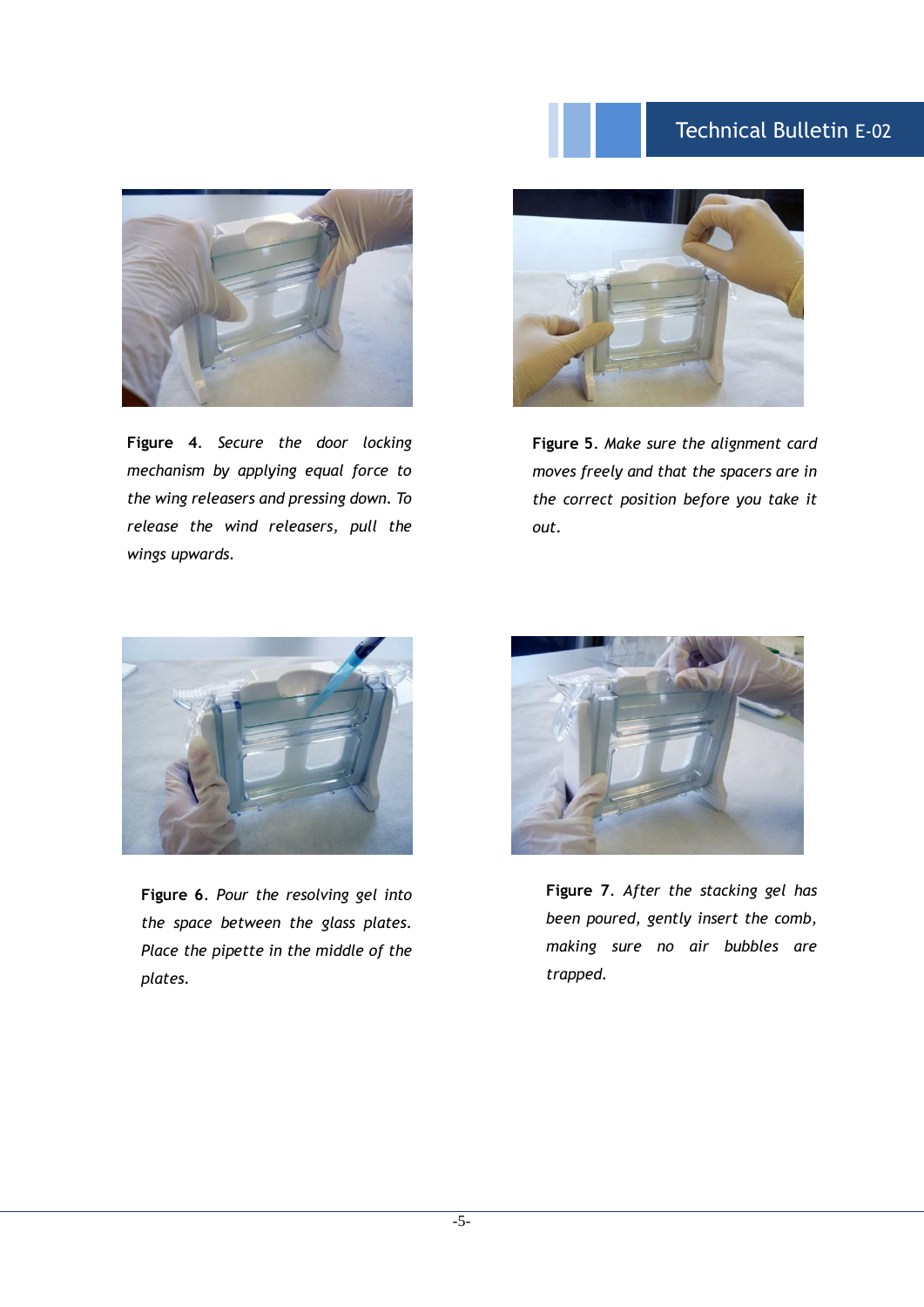## Technical Bulletin E-02



**Figure 8.** *Release the gel by grabbing your hands around the module. Press your fingers towards you through the holes in the back of the module while securing with your thumbs on the front side of the gel sandwich.*



**Figure 9.** *Insert the glass sandwich into the electrode module. Slide the sandwich closely along the pink silicone rubber on the middle part of the module making sure the inside of the gel sandwich risers.*



**Figure 10**. *Press together the doors of the electrode module. A clicking sound indicates that the doors are securely locked. When opening the lock, press down both sides of the white clamp-releasers (4 pcs) and slide the gel upwards.*



**Figure 11**. *Pour running buffer into the space between the glass plate sandwich and the one-gel gate up until 1 cm from the edge. Make sure the assembly does not leak before poring running buffer into the surrounding tank.*